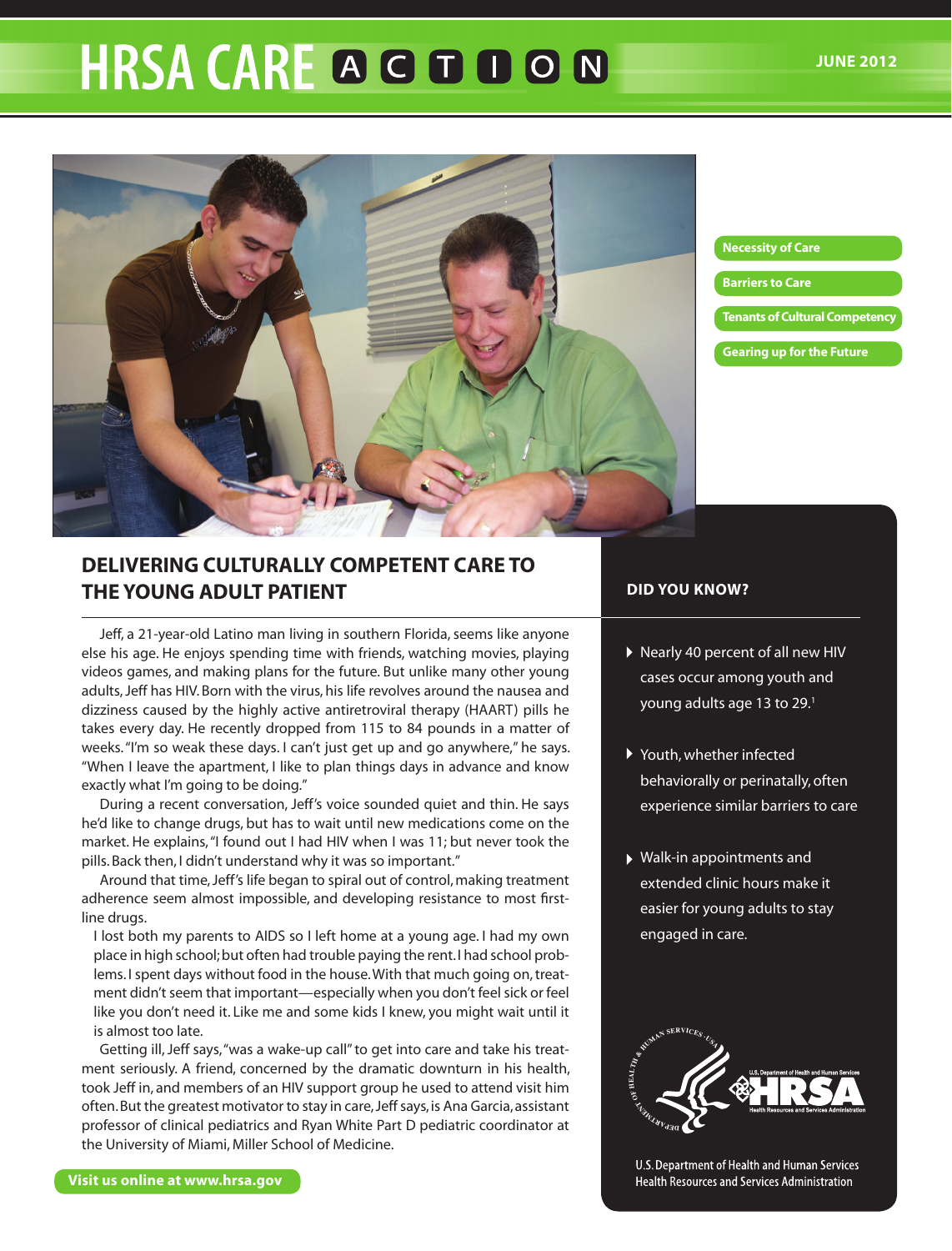For many young people, navigating everyday life is further complicated by dealing with their HIV disease. Taking pills at certain times and getting to appointments can feel impossible. Many face stigma, abuse, and homophobia, sometimes from those closest to them. We are concerned with helping these young people enter and stay engaged in care.

Today, nearly 40 percent of all new HIV cases every year occur among youth and young adults. A majority of these newly-infected young people are from African-American and Latino communities, which have been disproportionately impacted by the AIDS epidemic since it began.

Perhaps most alarming is that many young adults living with HIV never knew they were at risk for infection, let alone that they were infected. People living with undiagnosed HIV are more likely progress to AIDS, transmit the virus to others, and undermine their overall health outcomes. Reaching this population, therefore, demands that providers become culturally competent in addressing the unique needs of this group. It also means understanding that one's identity, and the way one accesses health care, is not static, but constantly changing over time. That is why we're devoting this issue of *HRSA CARE Action* to examining the special needs of, and the cultural competence needed to treat, young adults.

Deborah Parham Hopson HRSA Associate Administrator for HIV/AIDS

#### *HRSA CARE Action*

#### **Publisher**

U.S. Department of Health and Human Services Health Resources and Services Administration, HIV/AIDS Bureau 5600 Fishers Lane, Room 7–05 Rockville, MD 20857 Telephone: 301.443.1993 Prepared for HRSA/HAB by Impact Marketing + Communications **Photographs**

Cover: Henry Boza of the University of Miami Miller School of Medicine Department of Epidemiology and Public Health discusses medical information.

Additional copies are available from the HRSA Information Center, 888.ASK.HRSA, and may be downloaded at [www.hab.hrsa.gov.](http://www.hab.hrsa.gov) This publication lists non-Federal resources to provide additional information to consumers. The views and content in those resources have not been formally approved by the U.S. Department of Health and Human Services (HHS). Listing of the resources is not an endorsement by HHS or its components.

Garcia, who says she "has to get on" young people like Jeff to stay in treatment, has worked with children, youth, and young adults living HIV/AIDS since the 1980s. Jeff says,

Ana always calls to check up on me; she's very helpful in keeping you going. She reminds you of appointments the day before, asks if you need a ride, if you're going to make it. She is never in a rush and isn't focused only on just your treatment and medications. In the past, my doctors and nurses didn't ask me about what's going on in my life—nothing. Ana isn't like that. She cares about what's going on with you and shows it by sitting there, getting to know you better, showing you the love and support you need.

 In Washington, DC, Justin Goforth, director of the Medical Adherence Unit in the Gay Men's Health and Wellness Clinic at Whitman-Walker Health, demonstrates the same dedication to clients. A veteran nurse and program director in AIDS treatment for nearly 20 years and also HIV positive, Goforth has an innate understanding of the challenges faced by youth and young adults accessing care. One case in particular stands out for him:

I remember telling an inner-city African-American teenager named Richard<sup>2</sup> that he had HIV and syphilis. He needed penicillin treatments for the syphilis, but he didn't come in for them. I tracked him down through a local youth center and found out that his mother had died a month after he learned his status. His grandparents then kicked him out of the house for being 'gay with AIDS.'

Goforth stayed in touch with Richard, encouraging him to get in care, as well as helping him schedule his first appointments and fill his initial prescriptions. He also connected him to services that would keep him off the streets.

#### **THE NECESSITY OF CARE**

Culturally competent Ryan White providers like Garcia and Goforth are essential in delivering services to people living with HIV/AIDS (PLWHA) ages 18 to 24. Most of these young people are from African-American/ Black and Latino communities, which have been disproportionately impacted by HIV/AIDS since the epidemic began, and continue to bear the burden of HIV incidence in the U.S. today. According to the U.S. Centers for Disease Control and Prevention (CDC), approximately 50,000 new HIV cases occur nationwide every year:

- Nearly 40 percent of these infections occur among youth under the age of 30.3,4
- Sixty percent of HIV-positive youth are African-American/Black, and 20 percent are Latino. 5,6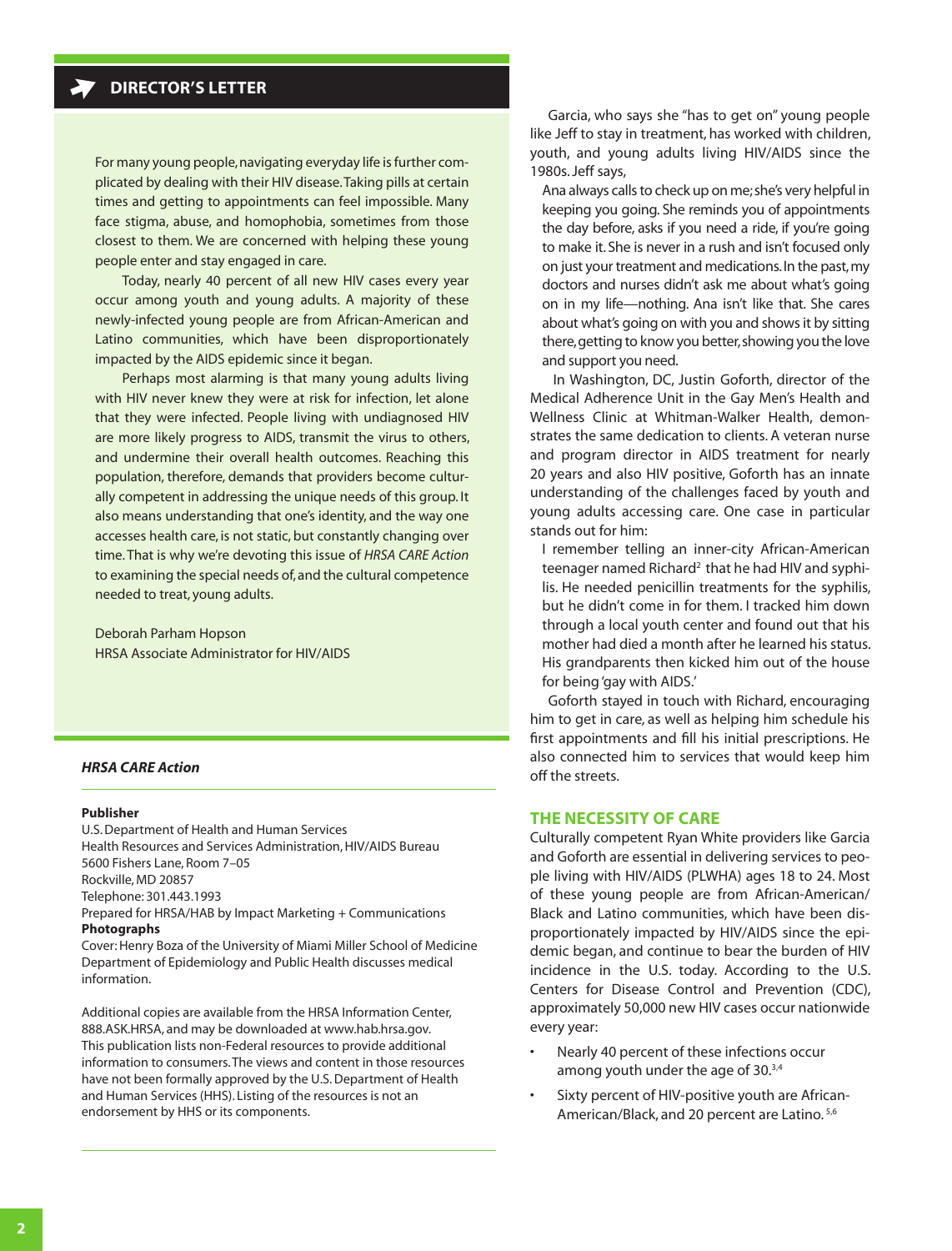Youth represent the only age group still experiencing increases in HIV cases. In fact, new HIV cases rose 21 percent among youth, driven by a 34 percent increase among young men who have sex with men (YMSM).<sup>7,8</sup>

Perhaps most alarming: the number of HIV-positive youth enrolled in care is far less—by as much as 60 percent—than the number of young people estimated to be HIV-positive.<sup>9</sup> HIV incidence and prevalence among this population are fueled by socioeconomic and cultural determinants which have created powerful barriers to care.

#### **BARRIERS TO CARE**

#### *Perinatally-Infected Young Adults*

AZT (zidovudine) and HAART therapies have helped thousands of young PLWHA infected through perinatal transmission survive into adulthood. After nearly two decades of care, however, many of these patients are physically and emotionally exhausted from the rigors of daily HIV treatment. Jeff explains,

My doctors are always saying, 'take your medication, take your medication, take your medication.' They seem to think it's easy to take fat humongous pills twice-a-day. They have no idea how *not* easy it is. They don't get the side effects, the nightmares. They should have to take it sometime and experience it. They would understand that it's not just medication … we have to do this routine forever. We don't feel normal; we feel different.

Many rebel against "feeling different" by stopping care. As Goforth says, "These teens and young adults are resentful about being HIV positive, particularly when they enter their sexually active years and have to deal with telling others about their status and possibly being rejected. They're like 'Why do we have to deal with this?'"

This frustration is often fueled by grief: like Jeff and Richard, many have lost close family members, mostly to AIDS, including one or both parents.<sup>10</sup> They often served as caretakers for sick family members, looking after younger siblings; managing the household; and taking their medications without assistance at a young age.<sup>11</sup> Many experienced frequent hospitalizations and school absences growing up, as well as physical and developmental delays related to HIV drug therapy during infancy and early childhood, which only increased their sense of isolation. When they did go to school, many acted out of frustration due to the difficulties they experienced with the schoolwork and social situations they encountered.<sup>12</sup>

A large number of perinatally-infected PLWHA do not learn they are HIV-positive until they are teenagers. As in Jeff's case, parents may not tell children about their infection because of fears that they may disclose their status—and that of family members—to others. Some fear dealing with children's questions—and anger. In many instances, grandparents and guardians of young PLWHA understand the disease very little themselves, and are simply overwhelmed with

the responsibilities that come with caring for a chronically ill child.13

As a result, these young people often comprehend little about HIV and how to take care of themselves.<sup>14,15</sup> What they do know, however, is that "growing up they had something so bad, 'we can't talk about it, even as a family,'" explains Goforth. "The message of shame is so unbelievably intense for these kids."

This sense of shame and ignorance about their condition can undermine their transition into adult HIV care from Ryan White-funded adolescent HIV units and facilities. They tend to build strong relationships with their adolescent care providers, whose small caseloads often allow them to provide hands on guidance and personal support. Young patients and their families also receive wraparound services, and may have access to recreation rooms where they can take their medication and relax in a safe space, as well as make friends with other adolescents living with HIV. Though these facilities take great pains to prepare their patients for transition into adult care, these young adults frequently encounter case managers and doctors with much heavier case loads who are unable to provide the level of assistance they had become accustomed to as an adolescent. 16,17,18,19

As Lawrence Friedman, director of the Division of Adolescent Medicine in the Department of Pediatrics at the University of Miami, Miller School of Medicine, explains, "The transition to adult care is sometimes easier for the patients than it is for the adult care providers, who often are frustrated by what they perceive as a cavalier attitude toward appointments and medications." To address this perception Friedman explains, "We have to explain to case managers that [young adult PLWHA] are not being disrespectful; that developmental and psychological issues are often to blame. They are technically adults, but not necessarily 'adult' in the sense that they are accustomed."

#### *Behaviorally-Infected Young Adults*

Perinatal transmissions have decreased dramatically since the 1990s. The majority of young adult PLWHA today contract HIV through sexual contact during adolescence—a time when most people are learning their sexual identities and taking risks.<sup>20,21</sup> Many never realized they were vulnerable to HIV or knew that they were infected, even though HIV is the tenth leading cause of death for youth and young adults today.<sup>22,23</sup>

Part of this ignorance reflects the little coverage HIV has received in the media in recent years. Behaviorally-infected youth have not "grown up" with the disease, and have no memory of the first wave of AIDS deaths during the 1980s.<sup>24,25</sup> Many believe AIDS can be cured by a pill, and the demands of HAART are foreign to them.<sup>26,27</sup> HIV prevention can also be difficult with this group, since many youth, particularly in underserved communities report high risk behaviors and experiences, such as: having sex before age 13, more than four sexual partners by age 18, and forced or unwanted sexual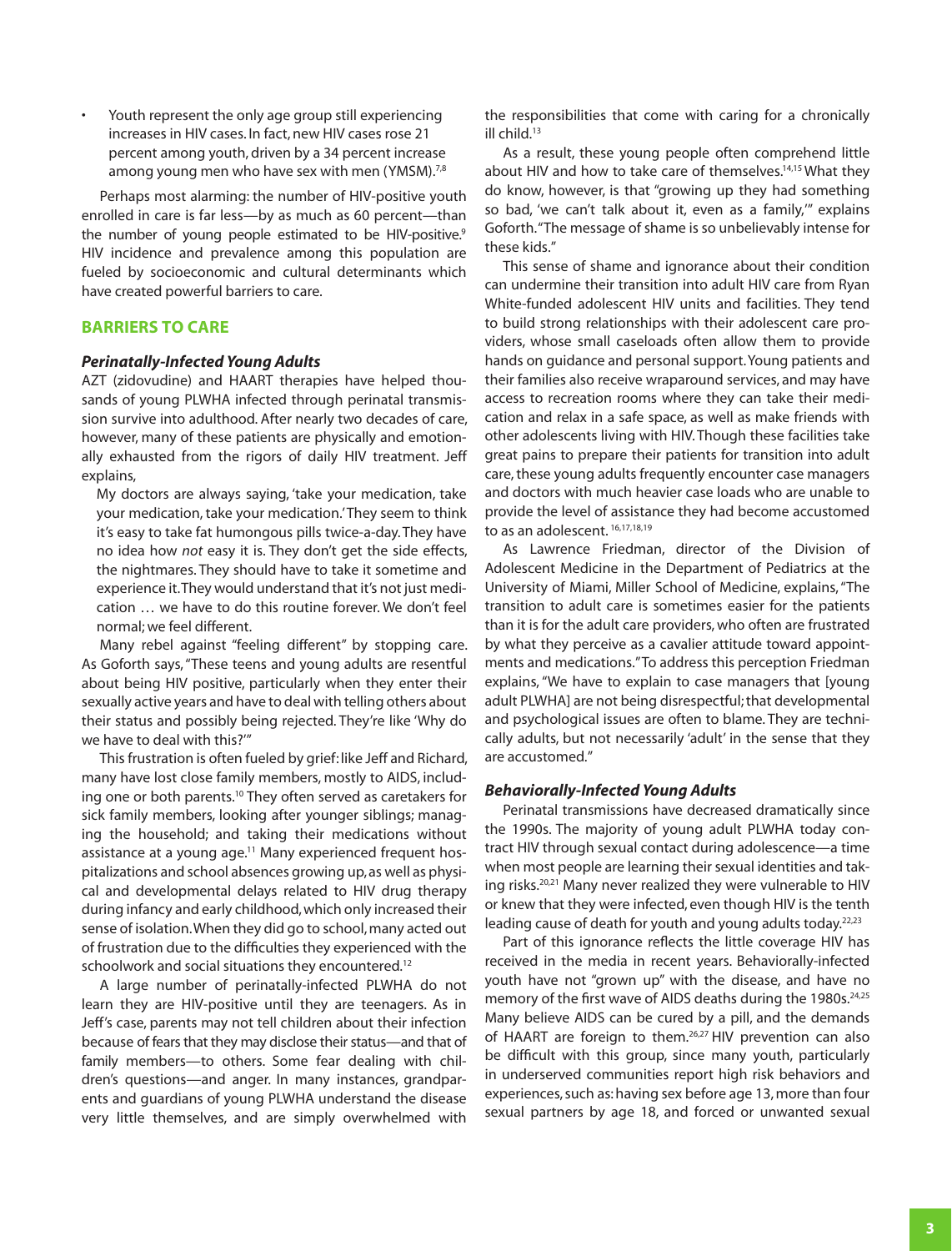experiences.<sup>28,29</sup> Girls and YMSM of color, who live in communities with high rates of seropositivity, are particularly at risk for infection with HIV and sexually-transmitted diseases (STDs).30,31,32 Those already infected are at risk for refinection with another strain of HIV, known as superinfection, which can complicate treatment and care regimens.33 Goforth describes the situation as a vicious cycle:

From my experience, Black YMSM often get involved with older Black gay men … who take care of them, pay their bills. There is a power dynamic there that does not allow younger guys to say, 'Let's use a condom,' and they end up infected. The same thing most likely happened to the older guy in the relationship when he was a teenager, and, if it isn't stopped, probably will take place again when the teen gets older. What kind of prevention messages do you send out in situations like this? What do you say to people like my son who was infected with HIV at age 14 or 15 by a 30-something year old man?

Young adult PLWHA often are asymptomatic and unconnected to care until they begin to feel HIV-related symptoms or happen to enter an acute care facility or hospital emergency room for a different reason. Their initial encounter is often with overworked clinicians unprepared to meet the unique needs of young people infected with HIV or to communicate risk-reduction messages. And even one such encounter with an ill prepared clinician can ultimately undermine the young person's overall health outcomes, accelerate their progression to AIDS, and make them more likely to transmit the virus to others.34,35,36

For many of these young people, entering HIV/AIDS care marks the first time they have had a primary care physician and routinized health care. Going to the doctor is a skill, explains Garcia, "We have to teach our young people how to track their health, and take notes and ask the doctor questions." Garcia and Friedman both say this group finds managing their appointments and taking medications on time difficult. They have erratic lives and uneven work schedules, and routinely miss meetings with their primary care providers and specialists resulting in long periods between visits and running out of medications.37,38,39 Another factor that makes a challenging situation even worse is that some young people have been taught to fear medical providers by their families and communities, and many believe that their doctor will violate their privacy and disclose their status.<sup>40,41</sup> It is not surprising that many behaviorally-infected young adults experience treatment burnout early.<sup>42,43</sup>

#### *Common Barriers to Care for All Youth*

Regardless of how they were infected, young adult PLWHA face many of the same barriers to care, including poverty, under- and unemployment, unstable housing, and limited educational attainment.<sup>44</sup> Substance use is often an issue, particularly among HIV-positive young men, who turn to marijuana and methamphetamine to increase their appetite and

ease their fatigue, respectively.<sup>45</sup> These drugs, however, are addictive and lower users' inhibitions, increasing their likelihood of engaging in unprotected sex.<sup>46,47</sup>

Young adults often fall out of care, because, as Jeff says, they want to be normal and not medicated all the time. They also avoid telling others about their status because of their very real concerns of rejection, abuse, and abandonment.<sup>48</sup> Many youth, like Richard, face being kicked out of their homes. Goforth also recalls a young transwoman living with HIV whose mother only allows her to use disposable plates and silverware when she visits. He says,

Young adults living with HIV have internalized a lot of the stigma around HIV. LGBT [lesbian, gay, bisexual, and transgender] kids are told that homosexuality is a sin. Our straight kids with HIV are told that promiscuity is a sin. These young people need real support and information about safer sex, relationship negotiating skills, disclosure skills, finding some peace with their own HIV status.

Those in relationships are reluctant to tell partners, particularly if they want to have children of their own one day. To keep their HIV a secret, they often skip appointments and doses of medication, even though treatment adherence can greatly reduce the likelihood of transmitting the virus to their partners and from progressing to AIDS themselves.<sup>49,50,51</sup> Goforth says some of his patients even hide their medications in vitamin bottles—a practice that could result in inadvertent misuse by the patient or accidental ingestion by others. Their fear of "being found out" continues even while at the clinic. They try to be inconspicuous in the waiting room and when using the pharmacy, and have complained about recent renovations that have made this space more open. He says, "Even though I obviously know my son's status, and so do his friends, he has never taken his meds in front of me."

#### **TENANTS OF CULTURALLY COMPETENCY**

Ryan White HIV/AIDS Program grantees and providers deliver culturally competent care to young adult patients in a variety of ways, depending in part upon the epidemiology of their local epidemic and their organizational structure. Each clinical program incorporates three important components: *understanding, flexibility,* and *partnership.*

*Understanding.* Successful treatment provision begins with an understanding of the individual lives of young adult PLWHA—that their age, treatment experience, communitybackground, and personal experiences all play a role in their accessing and staying in care.<sup>52</sup> Creating this bias free environment often requires that provider staff mirror, or at least possess a strong understanding of, the cultural and linguistic backgrounds of their patients. Staff and volunteers who culturally reflect the community of patients they serve helps to establish a welcoming clinical environment that encourages young adult PLWHA to prioritize their care and treatment.<sup>53</sup> As Friedman explains, "As providers, we must be accepting of different races, ethnicities, and sexual minorities [and] recognize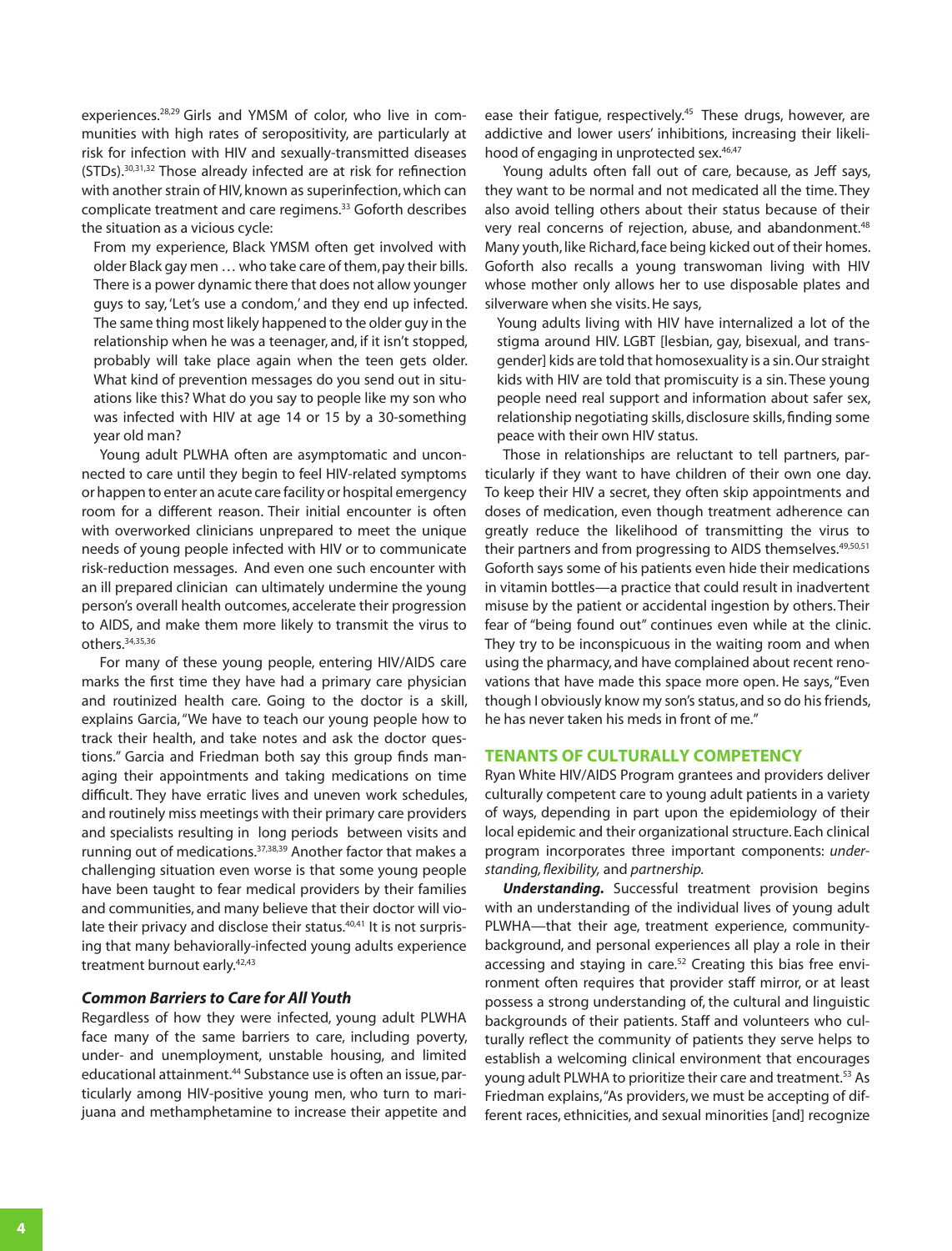how … high-risk sexual behaviors may contribute to health issues."

Providers also must be prepared to work with patients with different cultural norms around the nature of disease and treatment. Delivering services to young adult PLWHA from diverse communities may mean letting go of Western notions of medical practice, such as keeping strict appointment schedules and maintaining professional detachment from patients. Reaching young adult PLWHA requires providers to find ways to create a personal connection with their patients that will help them bridge the differences between their respective worldviews, and encourage the patient to be treatment compliant.<sup>54</sup>

Many providers leverage assessment tools sensitive to cultural norms of racial, ethnic, and sexual minorities to learn more about the needs of their patients, and identify co-morbid conditions. These tools are not simply handed to patients to fill out, which can come across as cold and clinical, but completed together through a conversation between clinician and patient. The clinician working with the patient to complete forms is particularly important if the patient has a difficult time with English, or has general reading comprehension issues. In this manner, patients and providers can solidify their relationship, while the provider gains insight into the patient's needs and challenges. Patients, in turn, feel like full partners in their treatment, rather than objects of a provider's demands and directives. 55,56

*Flexibility.* As Garcia explains, flexibility within the context of culturally competent care can be described almost as exemplary customer service. "Young adult patients often are still a little unsophisticated about managing their care. They can be intimidated by older adults and don't understand that everyone isn't going to bend over backward for them." Garcia adds, "They may not understand what it means to keep track of appointment times or that they need to share changes in their health with medical providers."

The often chaotic lives of young adult PLWHA may make it difficult for them to get to clinics on time. Patients who regularly attend medical appointments may often feel that the doctor is in a rush to get somewhere else. Providers working with young patients are encouraged to offer extended hours of operation, as well as to accept walk-in appointments, efforts that increase the odds of patients meeting with their providers and achieving optimal health outcomes.

In addition to longer hours, culturally competent providers often hold extended one-on-one appointments with their patients, allowing them to discuss their concerns without feeling hurried and unheard.w $57,58$  During this time, patients can talk about challenges they are having in their lives, such as work and relationship issues, that may make treatment adherence difficult. Side-effects from medications may be discussed as well, and adjustments made. Perhaps most importantly, clinics often will keep young adult patients' medications onsite, offering them a private space in which to take them. This

service, in turn, allows clinicians to track the treatment adherence of their patients, alerting them to possible complications if they do not return as scheduled, and provides them a safe place to take their medication without judgment.

Flexibility also means ensuring that patients' partners are included in appointments and decision-making if requested by the young adult PLWHA. Including partners also offers the provider greater insight into patients' lives, and ensures that an additional person in the patients' support network has been informed about the treatment regimen.

Culturally competent care also involves recognizing when young adults are not thriving in adult care. In these situations, the patients are often referred or returned to the more handson environment of adolescent care, which allows patients to stay until they are 25 years old. <sup>59,60</sup> Most are behaviorally infected young adult PLWHA with mental health and substance use issues, while others are perinatally-infected young adults who did not adjust to adult care after their transition. 61.62 This move often gives these patients additional time to learn how to navigate primary care without undermining their health outcomes overall.

**Partnership**. Providers delivering culturally competent care to young adult PLWHA understand the importance of partnerships. Internally, all staff members—including administrative personnel, doctors, specialists, nurses and counselors are part of a team that serves as the "face" of the agency. They work collectively to provide care that is sensitive to the unique ethnic, social, and linguistic backgrounds of their patients. The care team includes everyone who interacts with the patients from the front desk staff member who can converse in Spanish when assisting Latino young adult PLWHA, to the physicians who take the time to ask patients about their current housing situation, as well as their medication adherence.<sup>63</sup>

Many providers also build informal and formal relationships with other Ryan White HIV/AIDS Program participants and community-based HIV/AIDS service entities to help identify young adult PLWHA entering the continuum of care through other points-of-entry. This interconnected referral network often includes:

- HIV counseling, testing, and referral (CTR) sites
- • Emergency rooms and urgent care centers
- • Substance abuse treatment programs
- • Detoxification programs
- • Adult and juvenile detention facilities
- Sexually transmitted infection (STI) clinics
- • Federally-qualified health centers
- • HIV disease counseling and testing sites
- Mental health programs
- Homeless shelters
- • Public health departments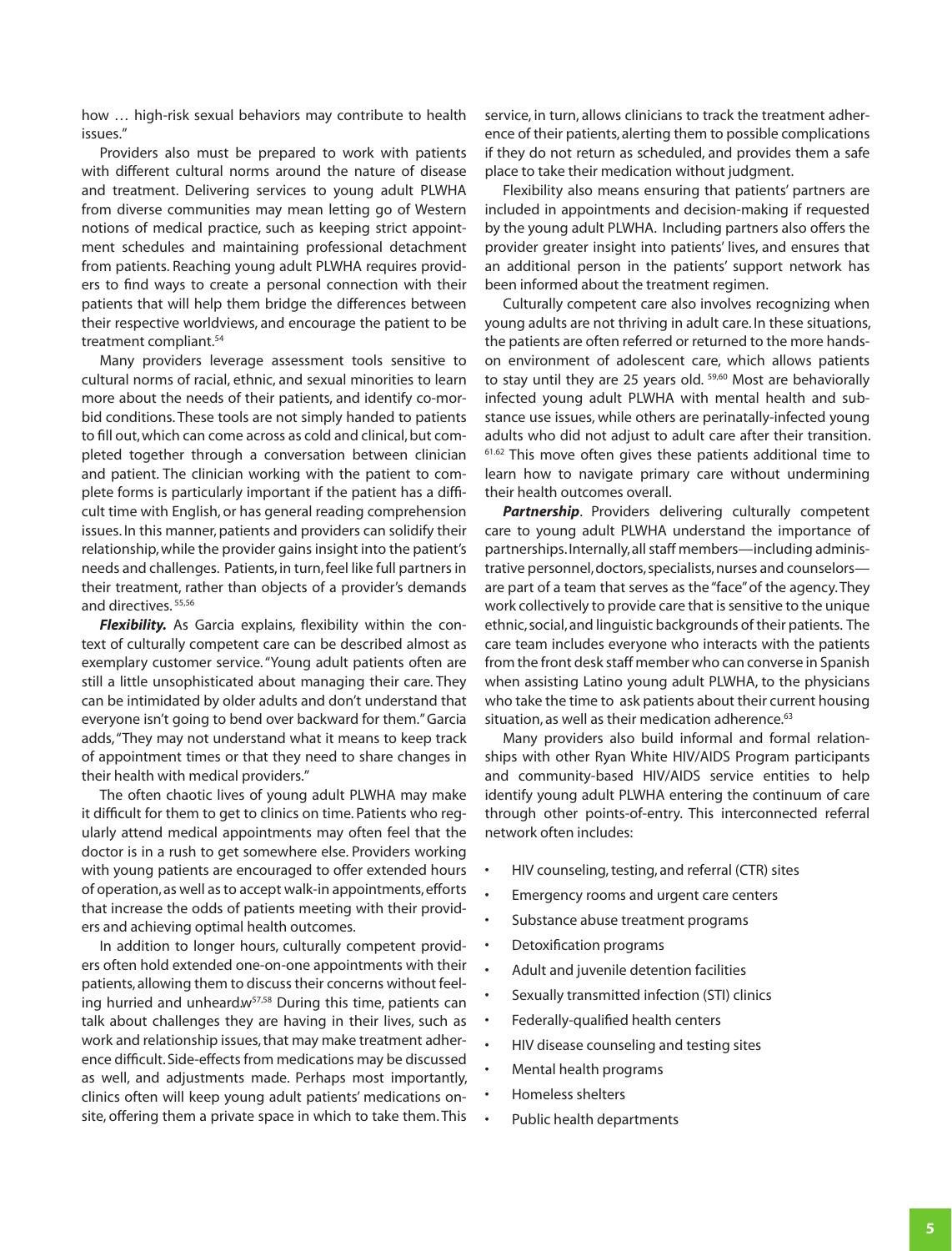- Hemophilia diagnostic and treatment centers
- Migrant health centers
- Community health and family planning centers
- Nonprofit private agencies providing comprehensive primary care to young adults at risk of HIV.

This multifaceted gateway helps engage patients with culturally competent providers who have made a concerted effort to provide most, if not all, of the care services they might need. This integrated system of care or "medical home" is often a one-stop-shop, where patients can access their pharmacy and counselor under the same roof as their primary care doctor. Services not offered onsite are made available by referral, preferably through a nearby provider; it may also be important when referring out young adult patients to give them a point of contact by name to ask for at the new facility.<sup>64</sup>

#### **GEARING UP FOR THE FUTURE**

Ryan White HIV/AIDS Program providers and grantees will continue to create, advance, and further hone culturally competent care that engages young adult PLWHA though *understanding, flexibility,* and *partnership*. In the near future, cultural competence will require proficiency in the ever-expanding realm of technical communication. As discussed in the June 2011 edition of the HRSA *CAREAction* newsletter, "Social Media and HIV"65 providers are leveraging the power of online social networks and mobile-based communications to interface with patients, particularly those under age 25 in communities of color.<sup>66</sup> Many of these patients do not own computers, but access the Internet through Smartphones.

Text messages, tweets, Facebook profiles, YouTube videos, and other electronic mediums of communication can enable an agency and its personnel to develop a more immediate relationship with their patients. As Goforth explains, you have to do more "these days than go to bars and offer testing and counseling. HIV prevention, testing and recruitment into care extend beyond posters in the bathroom." He continues, "We have to find systematic ways to use this technology to maintain contact with young people in care. Most likely, their first sexual encounter will be arranged through the Internet. Also, I know that people my son's age will not answer a telephone call, but they'll reply to a tweet or a text."

And for care, social networking empowers agencies to send regular appointment and medication reminders, while patients can keep in contact with their doctor on issues such as side-effects. Patients become full-fledged partners in their care, not simply "retained" and passive recipients. Having a treatment team in place will improve health outcomes for young adult PLWHA as they grow older, and is imperative for youth who transition from adolescent to adult care at a later age.

In the future, Ryan White HIV/AIDS Program providers and grantees will continue delivering innovative methods of culturally competent service delivery targeting young adult

### **ONLINE RESOURCES**

**AIDS Education Training Center (AETC) National Resource Center:** [www.aids-ed.org](http://www.aids-ed.org)

**HRSA, HAB Website:** [www.hrsa.gov/culturalcompetence/](http://www.hrsa.gov/culturalcompetence/index.html) [index.html](http://www.hrsa.gov/culturalcompetence/index.html)

**Technical Assistance for the Ryan White Community TARGET Center:** [www.caretarget.org](http://www.careacttarget.org/)

**Transitioning from Adolescent to Adult Care HRSA CAREAction newsletter:** [www.hab.hrsa.gov/](http://www.hab.hrsa.gov/newspublications/careactionnewsletter/june2007.pdf.pdf) [newspublications/careactionnewsletter/june2007.pdf.pdf](http://www.hab.hrsa.gov/newspublications/careactionnewsletter/june2007.pdf.pdf).

**Transitioning HIV+ Youth From Adolescent to Adult Care: Adolescent Provider Toolkit**: [www.careacttarget.org/](http://www.careacttarget.org/library/TransitioningYouth_AdolescentProviderToolkit.pdf) [library/TransitioningYouth\\_AdolescentProviderToolkit.pdf.](http://www.careacttarget.org/library/TransitioningYouth_AdolescentProviderToolkit.pdf)

**U.S. Centers for Disease Control and Prevention's National Information Prevention Network:** [www.cdcnpin.](http://www.cdcnpin.org/scripts/population/culture.asp) [org/scripts/population/culture.asp](http://www.cdcnpin.org/scripts/population/culture.asp).

PLWHA and other hard-to-reach populations. This expertise has helped mitigate the impact of HIV domestically, and is informing the work furthering the goals of the National HIV/ AIDS Strategy, particularly around increasing access to care and improving health outcomes for PLWHA and reducing HIV-related health disparities. Ultimately, delivering culturally competent care to young adult PLWHA extends beyond organization programs and procedures.

It is, as Garcia explains, about one's "passion for working with young people. You have to have patience. Young people can make you lose your mind and you're not always going be successful, but you're there because you have love for them and want to help." And it's this help that keeps patients like Jeff engaged in care, adherent to treatment, and, despite all the challenges, optimistic about the future.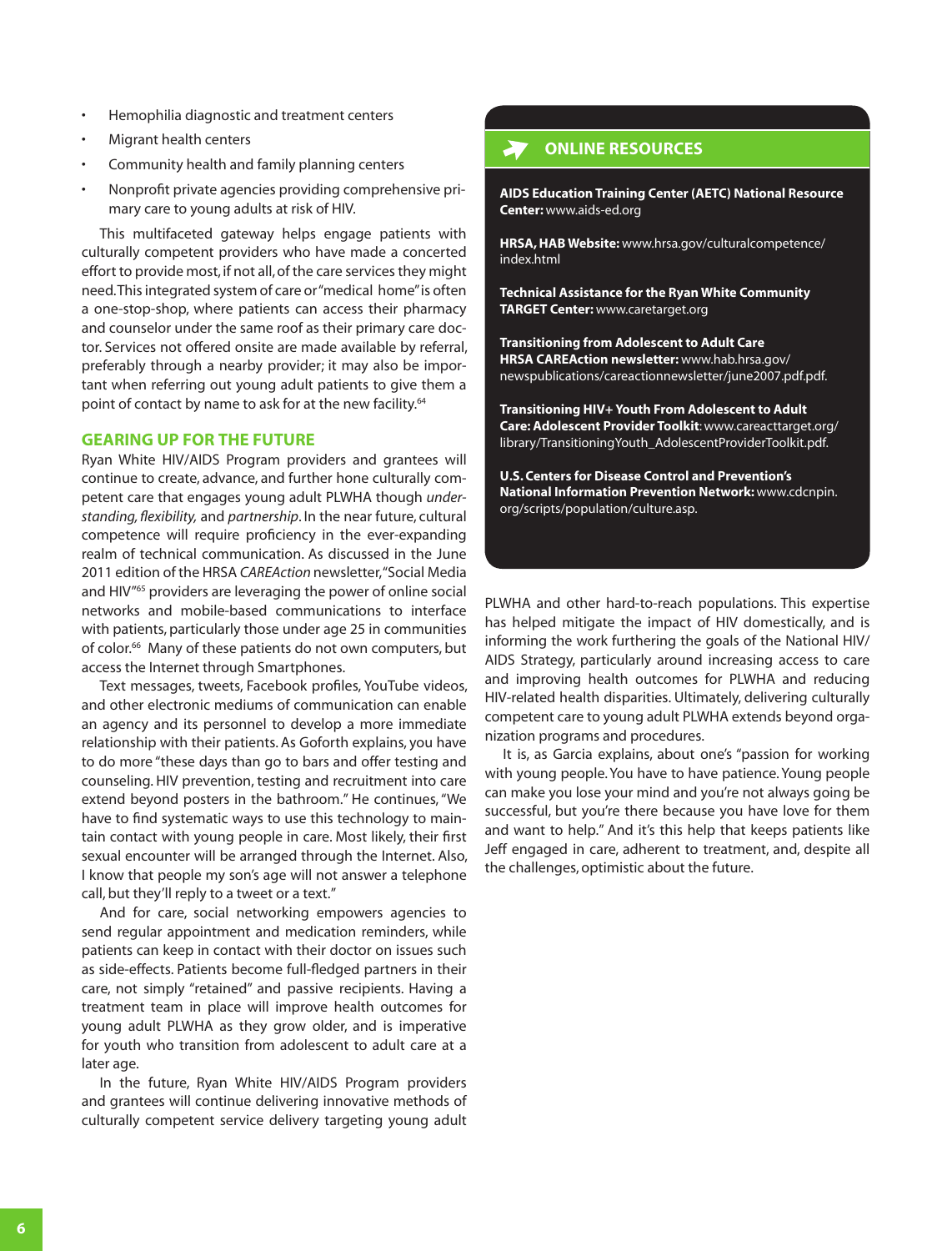

1 Prejean J, Song R, Hernandez A, et al. 2011. Estimated HIV incidence in the United States, 2006–2009. *PLoS ONE*. 6(8):e17502. Available at [www.](http://www.plosone.org/article/info%3Adoi%2F10.1371%2Fjournal.pone.0017502) [plosone.org/article/info%3Adoi%2F10.1371%2Fjournal.pone.0017502.](http://www.plosone.org/article/info%3Adoi%2F10.1371%2Fjournal.pone.0017502) Accessed August 4, 2011.

2 Name has been changed for confidentiality reasons.

3 U.S. Centers for Disease Control and Prevention (CDC). Youth risk behavior surveillance—United States, 2009. *MMWR*. 2010;59(SS-5). Available at [www.](http://www.cdc.gov/mmwr/pdf/ss/ss5905.pdf) [cdc.gov/mmwr/pdf/ss/ss5905.pdf](http://www.cdc.gov/mmwr/pdf/ss/ss5905.pdf). Accessed May 30, 2011.

4 CDC. HIV surveillance in adolescents and young adults 2006-2009. August 2011. Available at [http://www.cdc.gov/hiv/topics/surveillance/](http://www.cdc.gov/hiv/topics/surveillance/resources/slides/adolescents/slides/Adolescents.pdf) [resources/slides/adolescents/slides/Adolescents.pdf](http://www.cdc.gov/hiv/topics/surveillance/resources/slides/adolescents/slides/Adolescents.pdf). Accessed August 2011.

5 *Slide set: HIV/AIDS surveillance in adolescents and young adults (through 2006)*. 2006. Available at [www.cdc.gov/hiv/topics/surveillance/resources/](http://www.cdc.gov/hiv/topics/surveillance/resources/slides/adolescents/slides/Adolescents.pdf) [slides/adolescents/slides/Adolescents.pdf.](http://www.cdc.gov/hiv/topics/surveillance/resources/slides/adolescents/slides/Adolescents.pdf) Accessed July 15, 2011. 6 Ibid. Tables 1-3.

7 CDC. *Fact sheet: estimates of new HIV infections in the United States, 2006-2009*. July 2011. [www.cdc.gov/nchhstp/newsroom/docs/HIV-](http://www.cdc.gov/nchhstp/newsroom/docs/HIV-Infections-2006-2009.pdf)[Infections-2006-2009.pdf.](http://www.cdc.gov/nchhstp/newsroom/docs/HIV-Infections-2006-2009.pdf) Accessed August 21, 2011.

8 Prejean J, Song R, Hernandez A, et al. 2011. Estimated HIV incidence in the United States, 2006–2009. *PLoS ONE*. 6(8):e17502. Available at [www.](http://www.plosone.org/article/info%3Adoi%2F10.1371%2Fjournal.pone.0017502) [plosone.org/article/info%3Adoi%2F10.1371%2Fjournal.pone.0017502.](http://www.plosone.org/article/info%3Adoi%2F10.1371%2Fjournal.pone.0017502) Accessed August 4, 2011.

9 AIDS Alliance for Children, Youth and Families. *Finding HIV-positive youth and bringing them into care*. 2005. Available at [www.nastad.org/](http://www.nastad.org/Docs/Public/Resource/2006327_Finding%20HIV-Positive%20Youth%20(AIDS%20Alliance).pdf) [Docs/Public/Resource/2006327\\_Finding%20HIV-Positive%20Youth%20](http://www.nastad.org/Docs/Public/Resource/2006327_Finding%20HIV-Positive%20Youth%20(AIDS%20Alliance).pdf) [\(AIDS%20Alliance\).pdf.](http://www.nastad.org/Docs/Public/Resource/2006327_Finding%20HIV-Positive%20Youth%20(AIDS%20Alliance).pdf) Accessed August 5, 2011.

<sup>10</sup>Chabon B, Futterman D, and Hoffman ND. HIV infection in parents of youths with behaviorally acquired HIV. *Am J Public Health*. 2001 Apr;91(4):649-50.

11Smith R, et al. Effects of perinatal HIV infection and associated risk factors on cognitive development among young children. *Pediatrics*. March 2006;117(3):851-62.

<sup>12</sup>Foster C and Fidler S. Antiretrovirals in adolescents with perinatal HIV-1: long-term complications of HIV and antiretroviral therapy. *Expert Rev Anti Infect Ther.* 2010;8(12):1403-1416.<br><sup>13</sup>Seery P, et al. Adolescents with HIV: issues for practice. *Pediatric nursing.* 

July 2001;13(6): 13-14. Available at [www.healthinfo4u.org/rcn\\_pdf/](http://www.healthinfo4u.org/rcn_pdf/PAeNs/paeds%20july%20p13-14.pdf?issn=1365-2524&vol=9&page=228) [PAeNs/paeds%20july%20p13-14.pdf?issn=1365-2524&vol=9&page=228.](http://www.healthinfo4u.org/rcn_pdf/PAeNs/paeds%20july%20p13-14.pdf?issn=1365-2524&vol=9&page=228) Accessed May 20, 2011.

<sup>14</sup>Veinot T, et al. "Supposed to make you better but it doesn't really": HIV-positive youths' perceptions of HIV treatment. *Journal of Adolescent Health*. March 2006; 38 (3): 261-267.

15Seery P, et al. Adolescents with HIV: issues for practice. *Pediatric nursing.*  July 2001;13(6): 13-14. Available at [www.healthinfo4u.org/rcn\\_pdf/](http://www.healthinfo4u.org/rcn_pdf/PAeNs/paeds%20july%20p13-14.pdf?issn=1365-2524&vol=9&page=228) [PAeNs/paeds%20july%20p13-14.pdf?issn=1365-2524&vol=9&page=228.](http://www.healthinfo4u.org/rcn_pdf/PAeNs/paeds%20july%20p13-14.pdf?issn=1365-2524&vol=9&page=228) Accessed May 20, 2011.

<sup>16</sup>AETC National Resource Center; New York, New Jersey AETC; Texas/ Oklahoma AETC; and Florida/Caribbean AETC. *HIV perinatally-infected adolescents: a developmental approach*. 2003. Available at [www.aids-ed.](http://www.aids-ed.org/aidsetc?page=etres-display&resource=etres-272) [org/aidsetc?page=etres-display&resource=etres-272](http://www.aids-ed.org/aidsetc?page=etres-display&resource=etres-272). Accessed August 2011.

<sup>17</sup>Okumura M, et al. Physician views on barriers to primary care for young adults with childhood-onset chronic disease. *Pediatrics*. April 2010;125(4): e748-e754.

<sup>18</sup>François-Xavier Bagnoud Center, UMDNJ, HRSA and National Institutes of Health. *Guidelines for the use of antiretroviral agents in pediatric HIV infection*. August 11, 2011. Available at [aidsinfo.nih.gov/contentfiles/](http://aidsinfo.nih.gov/contentfiles/PediatricGuidelines.pdf) [PediatricGuidelines.pdf.](http://aidsinfo.nih.gov/contentfiles/PediatricGuidelines.pdf) Accessed August 20, 2011.

<sup>19</sup> Miles K, Edwards S and Clapson M. Transition from pediatric to adult care services: experiences of HIV-positive adolescents. *AIDS care*. April 2004;16(2): 305-314.

<sup>20</sup>Hazra R, Siberry G, and Mofenson L. Growing up with HIV: children, adolescents, and young adults with perinatally acquired HIV infection. *Annual review of medicine*. February 2010;Vol. 61: 169-185.

21AETC NRC; New York, New Jersey AETC; Texas/Oklahoma AETC; and Florida/Caribbean AETC. *HIV perinatally-infected adolescents: a developmental approach*. 2003. Available at [www.aids-ed.org/](http://www.aids-ed.org/aidsetc?page=etres-display&resource=etres-272) [aidsetc?page=etres-display&resource=etres-272](http://www.aids-ed.org/aidsetc?page=etres-display&resource=etres-272). Accessed August 2011. 22CDC. Youth risk behavior surveillance—United States, 2009. *MMWR.* 2010;59(SS-5). Available at [www.cdc.gov/mmwr/pdf/ss/ss5905.pdf.](http://www.cdc.gov/mmwr/pdf/ss/ss5905.pdf) Accessed May 30, 2011.

<sup>23</sup> Magnus M, Jones K, Phillips G 2nd, et al. YMSM of color Special Projects of National Significance Initiative Study Group. Characteristics associated with retention among African-American and Latino adolescent HIVpositive men: results from the outreach, care, and prevention to engage HIV-seropositive young MSM of color special project of national significance initiative. *J Acquir Immune Defic Syndr.* 2009;53:529-536. 24CDC. *Web-based injury statistics query and reporting system*. 2007. Available at [webappa.cdc.gov/sasweb/ncipc/leadcaus10.html.](http://webappa.cdc.gov/sasweb/ncipc/leadcaus10.html) Accessed August 1, 2011.

25CDC. Youth risk behavior surveillance—United States, 2009. *MMWR*. 2010;59(SS-5). Available at [www.cdc.gov/mmwr/pdf/ss/ss5905.pdf.](http://www.cdc.gov/mmwr/pdf/ss/ss5905.pdf) Accessed May 30, 2011.

<sup>26</sup>Weatherspoon K. Young adults becoming victims of growing apathy over HIV/AIDS. *Medill Reports*. June 4, 2009. Available at [news.medill.](http://news.medill.northwestern.edu/chicago/news.aspx?id=133407) [northwestern.edu/chicago/news.aspx?id=133407.](http://news.medill.northwestern.edu/chicago/news.aspx?id=133407) Accessed May 24, 2011.

<sup>27</sup>Catz SL, et al. Patterns, correlates, and barriers to medication adherence among persons prescribed new treatments for HIV disease. *Health Psychology*. 2000;19(2), 124–133.

<sup>28</sup>CDC. Sexual identity, sex of sexual contacts, and health-risk behaviors among students in grades 9-12: youth risk behavior surveillance, selected sites, United States, 2001–2009. *MMWR*. June 6, 2011. Early release, volume 60. Available at [www.cdc.gov/mmwr/pdf/ss/ss60e0606.pdf.](http://www.cdc.gov/mmwr/pdf/ss/ss60e0606.pdf) Accessed August 1, 2011.

29Ryan C. and Futterman D. *Lesbian and gay youth: care and counseling*. HRSA, HAB. 1997. Available at [www.ask.hrsa.gov/detail\\_materials.](http://www.ask.hrsa.gov/detail_materials.cfm?ProdID=1140) [cfm?ProdID=1140](http://www.ask.hrsa.gov/detail_materials.cfm?ProdID=1140). Accessed on August 1, 2011.

<sup>30</sup>*Treatment adolescents with HIV: tools for building skills in cultural competence, clinical care, and support. Fundamentals of adolescent care and cultural competence*. Available at [hivcareforyouth.org/adol?page=md](http://hivcareforyouth.org/adol?page=md-module&mod=intro-01-01)[module&mod=intro-01-01](http://hivcareforyouth.org/adol?page=md-module&mod=intro-01-01). Accessed June 1, 2011.

<sup>31</sup>Fair CD, et al. Indicators of transition success for youth living with HIV: perspectives of pediatric and adult infectious disease care providers. *AIDS care*. 2011;9:1-6.

<sup>32</sup>Prejean J, Song R, Hernandez A, et al. 2011. Estimated HIV incidence in the United States, 2006–2009. *PLoS ONE*. 6(8):e17502. Available at [www.](http://www.plosone.org/article/info%3Adoi%2F10.1371%2Fjournal.pone.0017502) [plosone.org/article/info%3Adoi%2F10.1371%2Fjournal.pone.0017502.](http://www.plosone.org/article/info%3Adoi%2F10.1371%2Fjournal.pone.0017502) Accessed August 4, 2011.

33Collins S. *HIV reinfection cases reported at 17th Conference on Retroviruses and Opportunistic Infections (CROI), February 16-19, 2010, San Francisco*. Published June 2010. Available at<http://i-base.info/htb/10502>. Accessed August 25, 2011.

<sup>34</sup>Cavaleri M., *et al*. Barriers to HIV care: an exploration of the complexities that influence engagement in and utilization of treatment. *Social work in health care*. 2011;49(10): 934-45.

<sup>35</sup> Myers JJ, Shade SB, Rose CD, et al. Interventions delivered in clinical settings are effective in reducing risk of HIV transmission among people living with HIV: results from the Health Resources and Services Administration (HRSA)'s Special Projects of National Significance Initiative. *AIDS Behav*. 2010;14: 483-492.